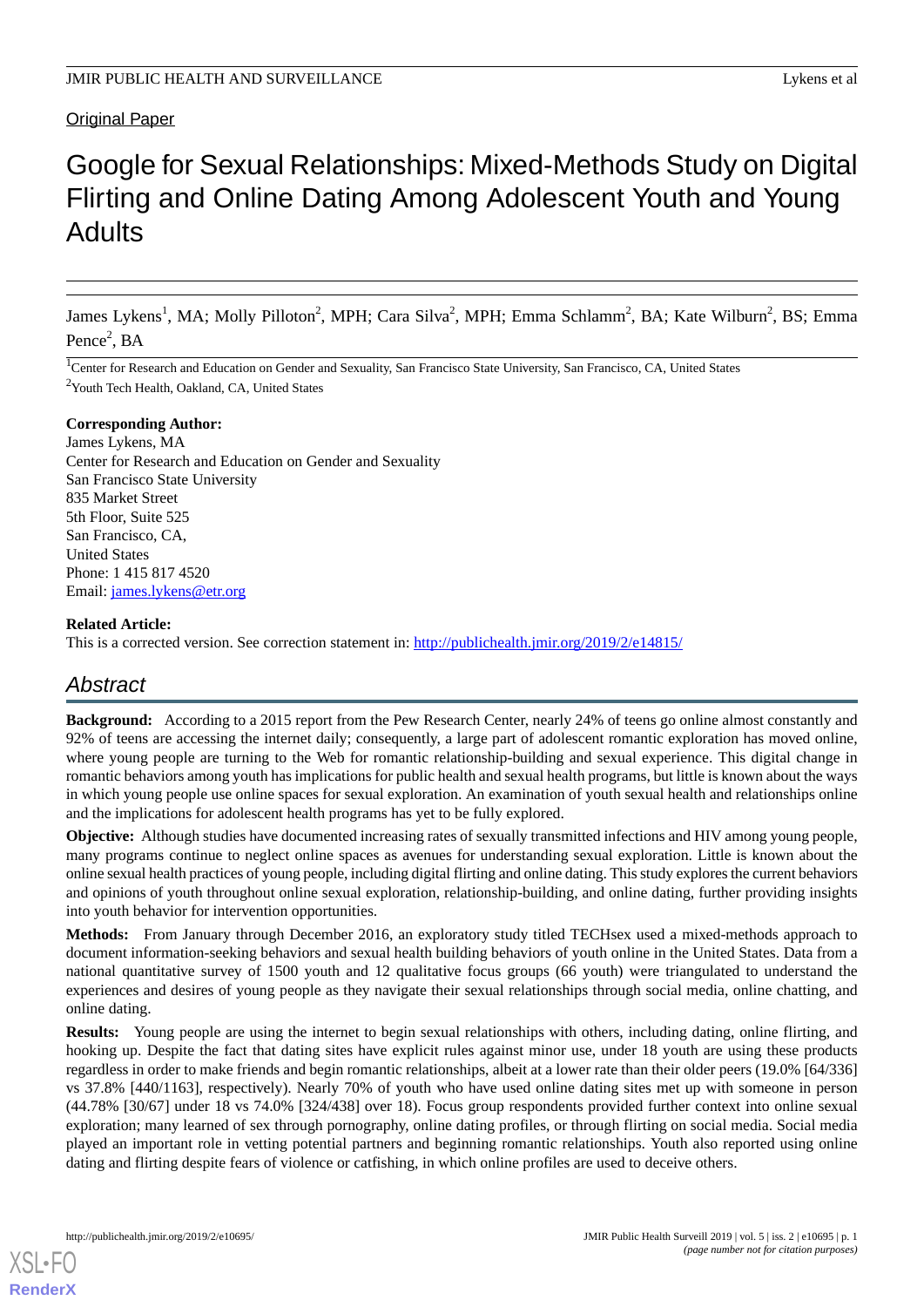**Conclusions:** Youth are turning to online spaces to build sexual relationships, particularly in areas where access to peers is limited. Although online dating site use is somewhat high, more youth turn to social media for online dating. Sexual relationship-building included online flirting and online dating websites and/or apps. These findings have implications for future sexual health programs interested in improving the sexual health outcomes of young people. Researchers may be neglecting to include social media as potential sources of youth hookup culture and dating. We implore researchers and organizations to consider the relationships young people have with technology in order to more strategically use these platforms to create successful and youth-centered programs to improve sexual health outcomes.

*(JMIR Public Health Surveill 2019;5(2):e10695)* doi:  $10.2196/10695$ 

#### **KEYWORDS**

youth; sexual health; online dating; adolescent health

# *Introduction*

Recent increases in personal technology ownership among youth [[1\]](#page-6-0) combined with the developmental stage of sexual exploration and identity development [\[2](#page-6-1)] have changed the way young people prefer to build relationships and undergo sexual exploration. Websites and dating apps are popular spaces in which to develop sexual relationships and locate sexual health information [[3](#page-6-2)[-4](#page-6-3)], experiment with sexual play [\[2](#page-6-1)], discover pornography, and begin dating [[5\]](#page-6-4). Previous studies have examined the role of online sexual exploration among adolescents as a time of identity construction and expression [[6-](#page-6-5)[7\]](#page-6-6); a decade ago, early chat rooms and social media platforms provided ideal ways for young people to connect and construct identities. However, due to constantly changing online tools for social connection and dating, few studies have recently explored the new ways in which adolescents use and describe their online use for sexual exploration and relationship-building. In addition, few studies have focused specifically on the use of online dating websites among youth younger than 18 years; instead, most studies have either focused on the victimization of minors online and the moral panics around youth sexuality and new media use or have relied on a monolithic description of youth that fails to consider developmental differences among ages in regard to sexual health research [\[8\]](#page-6-7).

An exploration into the use of online dating and social media for sexual exploration among youth is timely considering the increased rates of sexually transmitted infections and HIV among youth today [\[9](#page-6-8)]. As these trends continue to increase, it is vital for researchers and program developers to consider the unique interactions that young people have with sexual health and relationships online in order to create successful programs, particularly due to the rapidly changing landscape of online dating and social media platforms. Further, a historical failure to focus on minor youth (younger than 18 years) differences and relying on traditional approaches to understanding sexual and romantic behaviors of young people may be insufficient to fully capture the sexual health implications of online sexual exploration and relationship development.

While many projects have found success bringing sexual health programs online [[10-](#page-6-9)[12](#page-6-10)], and recent studies have begun to incorporate a more complicated definition of youth [\[13](#page-6-11)], an examination of the unique relationships young people have with their sexual exploration and relationships online has yet to be fully explored. In particular, few studies have focused on the

 $XS$  $\cdot$ FC **[RenderX](http://www.renderx.com/)** amalgamation of online dating and social media [\[14](#page-6-12)] or the level of trust and engagement that youth have invested in online dating and flirting, particularly in the context of public health. Exploratory studies are needed to remain up to date on youth trends and behaviors in order to locate opportunities for health interventions and future research.

In response, the TECHsex national research project examined the online sexual exploration habits of young people in order to paint a broader picture of online sexual relationships, including online dating, trusted websites, age differences, behaviors, and online flirting. The implications of these data demonstrate that future programs should consider the varied experiences, levels of trust, age, and behaviors of youth prior to developing sexual health programs if they wish to yield greater health outcomes among young people.

# *Methods*

In this exploratory study, we used a mixed-methods approach to capture a broad understanding of sexual exploration and relationships online among young people. The study received human protections approval from the Quorum Institutional Review Board.

#### **Quantitative Phase**

A national self-report survey, hosted on the online survey software Qualtrics, was conducted from September 2015 through July 2016. A total of 1500 youth ages 13 to 24 years (average age 19.70 years) responded; 22.40% (336/1500) of respondents were younger than 18 years.

Survey questions were determined by a comprehensive literature review of recent reports and articles on youth technology use, positive youth development [\[15](#page-6-13)], sexual exploration, and sexual health in the United States. The survey asked detailed demographic and behavioral questions on technology use, sexual behavior online, romantic relationship behavior online, and trust in dating and flirting online. Data reported here are a subset of our complete TECHsex report [[16](#page-6-14)], which includes additional data on other youth technology trends. Data detailed here are self-reported responses to closed-ended survey questions. We analyzed these data using descriptive statistics including cross-tabulations and frequencies.

#### **Qualitative Phase**

In addition to the online quantitative survey, semistructured qualitative focus groups were conducted to contextualize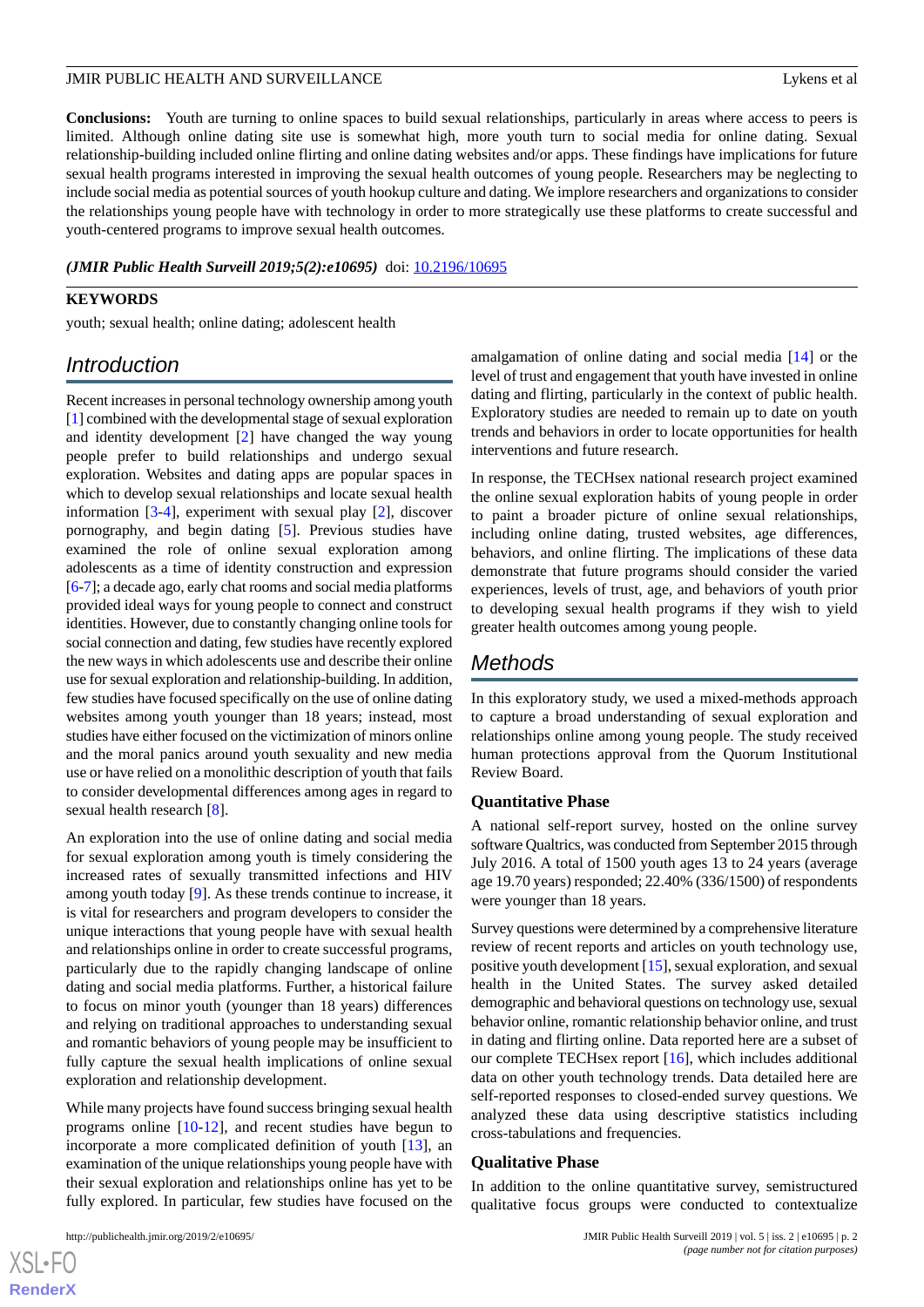quantitative findings. Findings from the quantitative survey directly influenced the creation of the semistructured interview guide for focus groups. Focus groups were conducted in the south, west, midwest, and northeast United States in the following cities: Berkeley, CA; Oakland, CA; Tunica, MS; Birmingham, AL; Newark, NJ; New Orleans, LA; and Chicago, IL. Study sites were chosen for regional diversity and documented sexual health needs [\[17](#page-6-15)-[18\]](#page-6-16). Focus groups lasted approximately 90 minutes. All participants were required to sign a consent form (if minors, participants were required to have consent forms signed by parents or guardians). Efforts were made to increase the diversity of respondents by working with local youth-serving organizations to recruit at least half of the respondents as youth of color and/or lesbian, gay, bisexual, transgender, and queer youth. Two focus groups per site were conducted and stratified by age, one for participants younger than 18 years and the other for those over 18 years.

Focus groups were audio recorded, transcribed, and de-identified for confidentiality purposes. Using a thematic analysis approach [[19\]](#page-7-0), the lead authors identified major themes across focus groups, including sexual health information online, online dating, and digital flirting. Using the Cohen kappa statistic, interrater reliability was established between two coders with an overall agreement percentage of 97.45% (range 73.90% to 100% agreement across all codes) [[20\]](#page-7-1). Quotes from focus groups are included to contextualize quantitative data from the national survey.

## **Recruitment**

Participants for the national survey were recruited via community partners with flyers and postcards, as well as through panel companies (organizations that enroll interested users based on reported demographics and provide small incentives for survey completion). Participants received US \$5 in digital currency for survey completion. Focus group participants were recruited through community partners at each site using traditional methods of recruitment including flyers, postcards,

and social media posts in youth-centric locations including school campuses, clinics, and public areas. Focus group participants were compensated with a US \$25 Visa gift card for their participation.

# **Quantitative National Survey**

A sample of 1500 youth across the United States, ages 13 to 24 years (average age 19.7 years), completed the online survey. All four regions as defined by the US Census Bureau [[21\]](#page-7-2) were represented: west (414/1500, 27.60%), midwest (362/1500, 24.13%), south (410/1500, 27.33%), and northeast (314/1500, 20.93%). A total of 22.40% (336/1500) of respondents were younger than age 18 years. The race and ethnicity breakdown of the sample was 57.60% (864/1500) white, 20.13% (302/1500) black/African American, 5.33% (70/1500) American Indian or Alaska Native, 9.33% (140/1500) Asian, 1.46% (22/1500) Native Hawaiian or other Pacific Islander, and 11.40% (171/1500) another race not listed. Nearly 24% (356/1500, 23.73%) of the sample identified as Hispanic or Latino. The gender breakdown was 62.00% (930/1500) women, 33.67% (505/1500) men, and 4.30% (65/1500) transgender-spectrum (consisting of individuals who identify as a different gender than their sex assigned at birth including transgender woman, transgender man, and genderqueer). Further information on employment status and education are reported in [Table 1.](#page-3-0)

# **Qualitative Focus Groups**

A total of 66 youth participated in the focus groups. The demographic breakdown by race was 81% (53/66) black/African American, 3% (2/66) Asian, 2% (1/66) American Indian or Alaska Native, 2% (1/66) Native Hawaiian or other Pacific Islander, 5% (3/66) white, and 2% (1/66) another race not listed. Approximately 20% (13/66) of the sample identified as Hispanic or Latino. The gender breakdown was 52% (34/66) women, 42% (28/66) men, and 6% (4/66) transgender-spectrum. Further information on employment status and education are reported in [Table 1](#page-3-0).

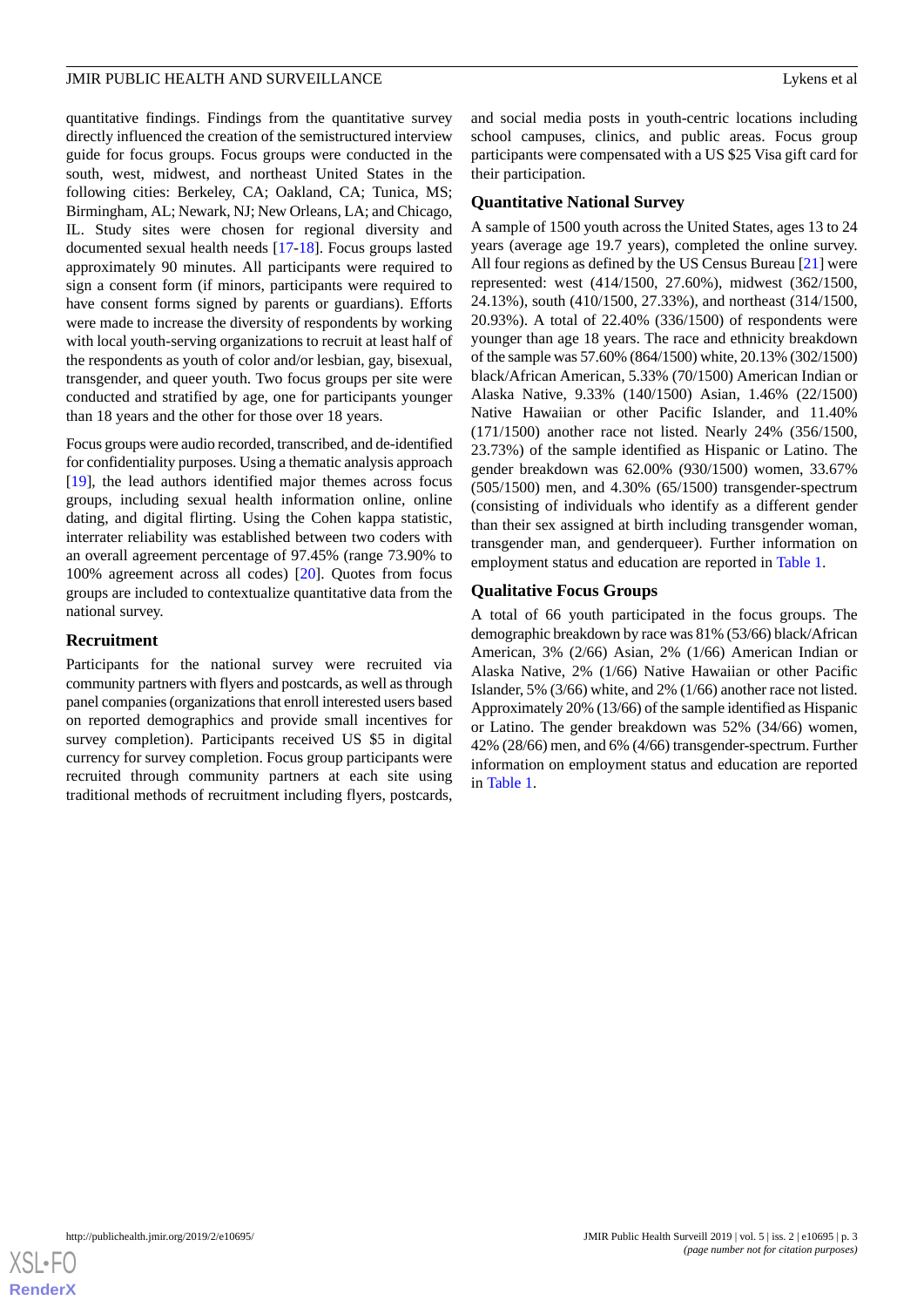#### **JMIR PUBLIC HEALTH AND SURVEILLANCE Lykens et al.** Lykens et al.

<span id="page-3-0"></span>**Table 1.** Sample demographics.

| Characteristic |                                             | Quantitative survey ( $n=1500$ ), $n$ (%) | Qualitative focus group ( $n=66$ ), $n$ (%) |
|----------------|---------------------------------------------|-------------------------------------------|---------------------------------------------|
| Gender         |                                             |                                           |                                             |
|                | Male                                        | 495 (33.0)                                | 27(40.9)                                    |
|                | Female                                      | 930 (62.0)                                | 34(51.5)                                    |
|                | Transgender-spectrum                        | 75(5.0)                                   | 5(7.6)                                      |
| Age            |                                             |                                           |                                             |
|                | Minor (younger than 18 years)               | 336 (22.4)                                | 28 (42.4)                                   |
|                | Adult (18 years and older)                  | 1164 (77.6)                               | 38 (57.6)                                   |
|                | <b>Highest level of education</b>           |                                           |                                             |
|                | Junior high or middle school                | 72(4.8)                                   | 7(10.6)                                     |
|                | Some high school                            | 223 (14.8)                                | 24(36.4)                                    |
|                | High school diploma                         | 444 (29.6)                                | 14(21.2)                                    |
|                | Technical school                            | 39(2.6)                                   | 0(0)                                        |
|                | Some college/university                     | 472 (31.5)                                | 11(16.7)                                    |
|                | Undergraduate degree                        | 148(9.9)                                  | 4(6.1)                                      |
|                | Graduate degree                             | 102(6.8)                                  | 6(9.1)                                      |
| Employment     |                                             |                                           |                                             |
|                | Unemployed                                  | 247(16.4)                                 | 25(38.9)                                    |
|                | Full-time student                           | 585 (39.0)                                | 20(30.3)                                    |
|                | Part-time student (less than 30 hours)      | 79 (5.2)                                  | 7(10.6)                                     |
|                | Part-time student (more than 30 hours)      | 84(5.6)                                   | 4(6.1)                                      |
|                | Part-time                                   | 107(7.1)                                  | 4(6.1)                                      |
|                | Full-time                                   | 256(17.1)                                 | 3(4.5)                                      |
|                | Contract, freelance, or temporary employee  | 8(0.5)                                    | 0(0)                                        |
|                | Self-employed                               | 26(1.7)                                   | 0(0)                                        |
|                | Homemaker (at home without children)        | 28(1.8)                                   | 0(0)                                        |
|                | Stay-at-home parent (at home with children) | 42(2.8)                                   | 1(1.5)                                      |
|                | Other                                       | 38(2.5)                                   | 2(3.0)                                      |

# *Results*

# **Using Online Dating and Online Flirting for Sexual Exploration**

Current perceptions of sexual exploration and online romantic relationship formation are complicated among youth. While online romantic relationships and dating were certainly present, youth across all ages held a pervasive fear of dating violence and cyber abuse; despite this fear, many used online dating sites as a place to find and begin romantic relationships. Participants often were forced to reconcile these warring feelings in order to continue exploring sexual relationships online and accessing online dating spaces. For many younger adolescents (younger than age 18 years) using social media as an alternative space for online dating allows them to bypass feelings of fear due to the heightened level of trust in these platforms. The following results focus on these two themes, including benefits and fear of technology for sexual exploration and relationships. Both

themes are addressed below, supported by triangulated data from the national survey and regional focus groups.

# **Benefits of Technology for Sexual Exploration and Relationships**

## *Quantitative Survey*

Youth are forming romantic relationships online and using dating apps frequently. About 34.00% (510/1500) of survey respondents reported that they use dating sites/apps or have in the past. Despite the fact that these dating sites have explicit rules against minor use, under 18 youth are using these products in order to make friends and begin romantic relationships, albeit at a lower rate than their older peers (19.0% [64/336] vs 37.80% [440/1163], respectively). Nearly 80.0% (404/505) of youth who have used online dating sites met up with someone in person (45% [30/67] under 18 vs 74.0% [324/438] over 18). The most popular dating platforms were Tinder, OkCupid, and Match, with Tinder most popular among both minors (27/67, 40%) and over 18 youth (227/438, 51.8%). Of those who

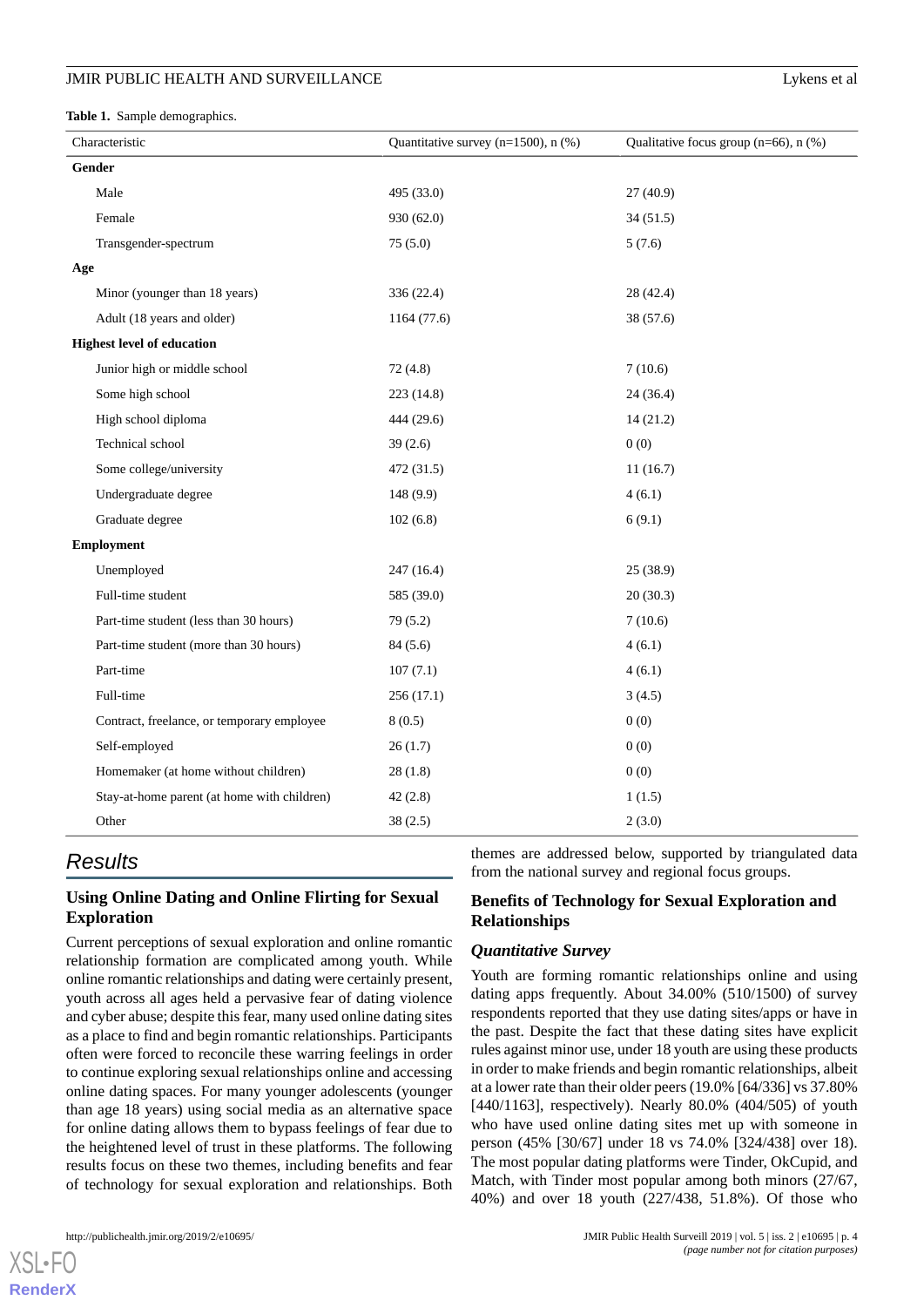reported current or past use of dating apps, under 18 youth reported that they primarily used them to make friends online (41/67, 61%) compared with over 18 youth primarily using them for finding romantic relationships (214/438, 48.9%) (see [Figure 1](#page-4-0) for further breakdown by gender). About a third (58/175, 33.1%) of men who use or have used dating sites reported using them to hook up (ie, to first meet online and then decide on a location for a casual sexual encounter) with someone. In contrast, only 17.9% (54/302) of women and 27% (8/30) of transgender-spectrum youth reported using dating sites to hook up with someone. This relatively popular use of online dating has implications for health interventions; some current sexual health education programs that use dating apps to recruit and disseminate information have shown initial promise, particularly with sexual and gender minority youth [[16\]](#page-6-14).

<span id="page-4-0"></span>Figure 1. Reasons for using a dating app by proportion and gender.

Although the majority of youth do not use online dating websites (990/1500, 66.00%), youth are still building romantic relationships online by flirting with others through social media. Digital flirting often takes the form of comments, private messaging, innuendo emojis (ie, the eggplant or water squirt emoji to mimic a penis or ejaculation), or liking someone's photos on social media. Nearly 41.00% (615/1500) of respondents said that they used social media to flirt with others. When asked how they flirted with others online, women were most likely to send messages to flirt with someone (280/346, 80.9%), men were most likely to like someone's photos (191/239, 79.9%), and transgender-spectrum youth were most likely to message someone (33/39, 85%).



# *Qualitative Focus Groups*

Within focus groups, online flirting was cited as the entry point for hookups and dating. Instagram, Facebook, and Snapchat were cited as places where youth could find others who have similar interests and begin conversations with potential partners. Youth explained that they flirt online to start a conversation with someone they are interested in. Usually youth flirt online with their extended network and can discover other people of interest by looking through the friend lists of people they already know, which could potentially lead to a sexual encounter. Because digital flirting often takes place over social media and behind a screen, it also allows youth to more confidently approach someone. As one over 18 youth in Oakland, CA, reports, online dating is a way to find romantic partners anywhere.

*It's pretty easy to find people that don't live near you. So if you wanna find somebody without online dating you have to like go and actually find them. With online*

cases, some youth did believe that you could develop romantic

and long-term relationships online. However, reactions to online dating were typically negative and couched within general mistrust of using technology to meet someone.

*dating you can like search everywhere.* [Oakland,

Although the majority of focus group participants had experience with digital flirting or had flirted with others online, online dating sites (eg, Tinder or Grindr) elicited a more mixed response, particularly among youth under 18. Online dating sites were perceived as doors to hookup culture or a place to trick or "catfish" someone (ie, when someone has a false online dating profile with the intention of deceiving others). In rare

CA, participant; over 18 years]

*I know like I have friends who do that, they just meet up with dudes [from Tinder] and like get them to buy bottles of stuff in exchange for like sex. And they will like sleep at their house and stuff like that for nights at a time and it's just crazy.* [Oakland, CA, participant; under 18 years]

[XSL](http://www.w3.org/Style/XSL)•FO **[RenderX](http://www.renderx.com/)**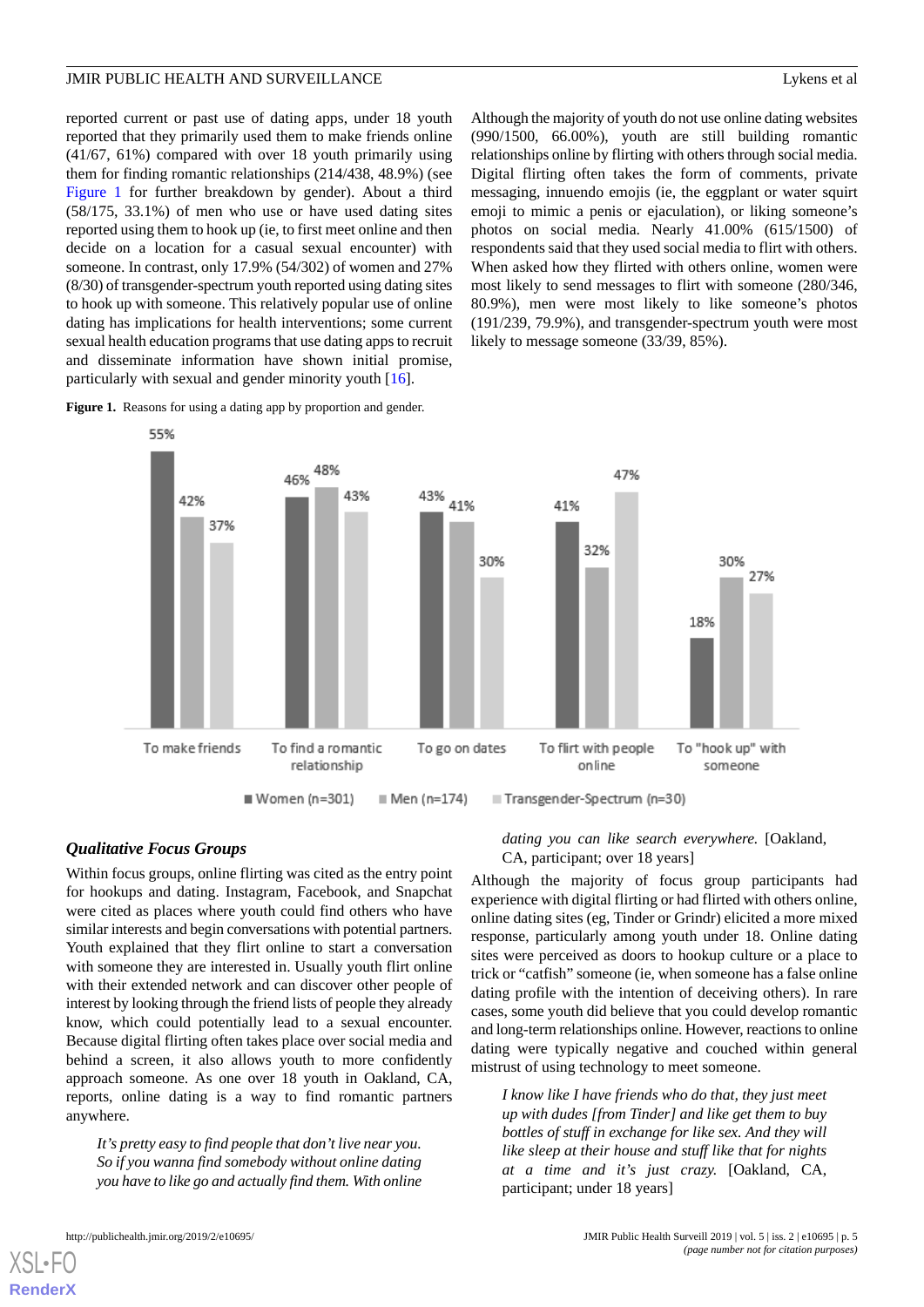Another under 18 participant in Tunica, MS, shared fears of catfishing when using online dating.

## *Online dating, it's very easy for you to lie. And they can just find where you live. Just show up where you're at.* [Tunica, MS, participant; under 18 years]

Despite the overall negative reaction to online dating, participants did share some positive experiences with online dating. Some focus group participants were adamant about the positives of online dating, citing it as another place to potentially find the one. Older focus group participants were very aware of some of the dangers but also understood that online dating works for some people and can result in happy relationships. Participants who identified within the lesbian, gay, bisexual, and transgender-spectrum (LGBT) community were more likely to think highly of online dating as a place to find like-minded peers.

Most participants who decried online dating for fear of false information or threats to personal security reported similar online dating behaviors through social media flirting, where they often located potential partners and began romantic and sexual relationships with those they met online. For these participants, the vetted experience of social media through connected peers eased the fear of potential violence, catfishing, or abuse.

# *Discussion*

## **Principal Findings**

Results indicate that online spaces often serve as primary avenues to begin romantic relationships and foster sexual identities through online flirting and dating, regardless of minor or adult status. By building these relationships online, young people are fully involved in the many facets of online sexual exploration including developing first sexual relationships and accessing online hookup culture. For many, this is a positive experience, particularly for LGBT respondents and some rurally located participants who would otherwise not be able to connect with peers. For others, online dating was interpreted as dangerous and to be avoided, despite reporting the same online activities through social media to begin romantic relationships. Due to this fear, many young people have migrated to social media as a safer online dating option, possibly due to the increased familiarity and visibility of such platforms. This is particularly true for under 18 focus group participants, who were far more likely to consider dating those they met through social media than online dating.

# **Limitations**

The nature of our nonrepresentative sample inhibits us from being able to generalize our findings to a larger youth population. However, the large sample size provides initial steps in understanding the way in which young people use and trust the internet and social media for romantic relationship-building and sexual exploration. In addition, because the quantitative survey was hosted online, it may be that some youth without access to personal internet-enabled devices were left out of the study. Future studies should consider representative samples, particularly among gender identity and age, as well as how to include young people who may not be reached due to location or access, including rural youth. In addition, due to the exploratory nature of this study, this paper does not provide data on predictive behavior of sexual exploration and relationship-building online among youth.

## **Conclusion**

Results from this study indicate that online dating platforms and social media are both promising spaces for health interventions and information dissemination. Researchers and organizations should consider the unique relationships between young people, sexual health and relationships, and trusted online spaces to create tailored and effective online health programs. These complicated relationships illustrate that the internet and social media are ideal platforms for program implementation, but researchers must be conscious of the varying amounts of trust that youth place in these spaces. In particular, these data highlight the need for dating-based interventions even among minor youth, who may be left out of such programs due to the misconception that they are not using online dating for sexual exploration and relationship formation because of legal restraints. In addition, online dating is a useful platform for interventions, but researchers must not exclude dating and hookup practices on social media, which are widely used and more trusted among youth.

In addition, the interest and participation in online dating and digital flirting may provide a window into the sexual health and behaviors of young people online and could provide opportunities for enhancing healthy relationship formation. One 2017 study explored the nature of healthy online dating dynamics, which could be an important new field of sexual health education for young people [\[22](#page-7-3)]. Other studies have highlighted the intersection of online dating and cyberbullying [[23\]](#page-7-4), further stressing the need for contemporary relationship education in order to enhance sexual and mental wellness among youth.

In sum, young people are clearly using online spaces for building romantic relationships, even when they reject traditional forms of online dating. It should be further noted that this data does not provide a condemnation of these practices, but simply demonstrates the complicated relationship that youth have with online sexual exploration and relationship development. In fact, these online practices can provide many benefits as well as risks, and are vital considerations for future health programs. These findings could have implications for sexual health and risk for future programs aimed at enhancing youth sexual health. A nuanced approach that considers age difference among youth and the amount of trust in the dating platform will provide a more tailored approach to reducing negative health outcomes.

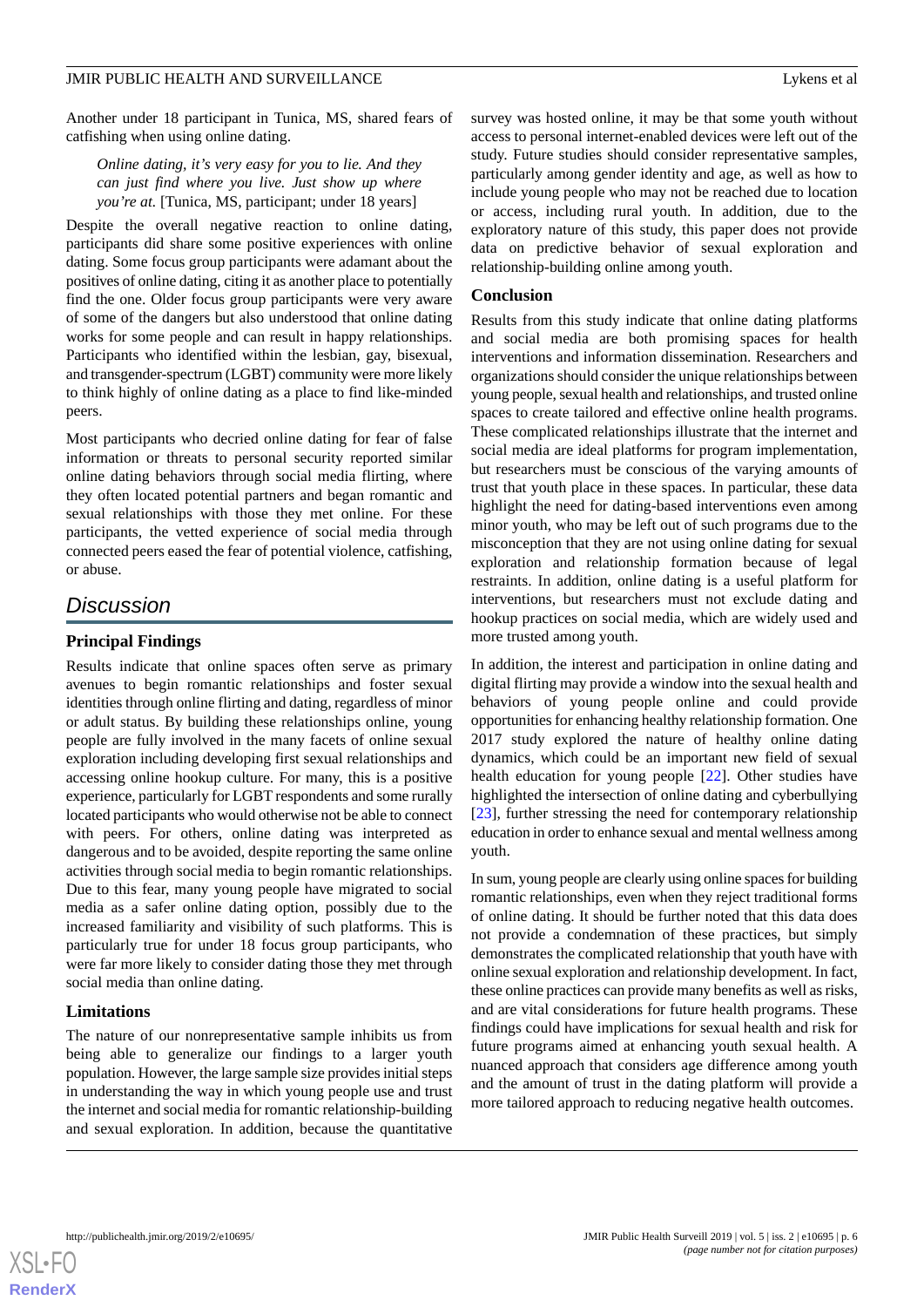# **Acknowledgments**

The authors would like to acknowledge the time and effort of our community partners, including Tunica Teens in Action, REALM Charter School, Hetrick-Martin Institute, University of Alabama Children's Hospital, Illinois Caucus for Adolescent Health, Berkeley Youth Alternatives, Louisiana Public Health Institute, and Vodafone Americas. Additionally, the authors would like to acknowledge our funding partner, the David and Lucile Packard Foundation.

# **Conflicts of Interest**

None declared.

# <span id="page-6-0"></span>**References**

- <span id="page-6-1"></span>1. Madden M, Lenhart A, Duggan M, Cortesi S, Gasser U. Teens and technology 2013. Washington: Pew Internet and American Life Project URL: [https://www.pewinternet.org/wp-content/uploads/sites/9/media/Files/Reports/2013/](https://www.pewinternet.org/wp-content/uploads/sites/9/media/Files/Reports/2013/PIP_TeensandTechnology2013.pdf) [PIP\\_TeensandTechnology2013.pdf](https://www.pewinternet.org/wp-content/uploads/sites/9/media/Files/Reports/2013/PIP_TeensandTechnology2013.pdf) [accessed 2019-04-15] [[WebCite Cache ID 77ePNhwK6](http://www.webcitation.org/

                                77ePNhwK6)]
- <span id="page-6-2"></span>2. Pujazon-Zazik MA, Manasse SM, Orrell-Valente JK. Adolescents' self-presentation on a teen dating web site: a risk-content analysis. J Adolesc Health 2012 May;50(5):517-520. [doi: [10.1016/j.jadohealth.2011.11.015](http://dx.doi.org/10.1016/j.jadohealth.2011.11.015)] [Medline: [22525117\]](http://www.ncbi.nlm.nih.gov/entrez/query.fcgi?cmd=Retrieve&db=PubMed&list_uids=22525117&dopt=Abstract)
- <span id="page-6-3"></span>3. Mitchell KJ, Ybarra ML, Korchmaros JD, Kosciw JG. Accessing sexual health information online: use, motivations and consequences for youth with different sexual orientations. Health Educ Res 2014 Feb;29(1):147-157 [[FREE Full text](http://her.oxfordjournals.org/cgi/pmidlookup?view=long&pmid=23861481)] [doi: [10.1093/her/cyt071](http://dx.doi.org/10.1093/her/cyt071)] [Medline: [23861481](http://www.ncbi.nlm.nih.gov/entrez/query.fcgi?cmd=Retrieve&db=PubMed&list_uids=23861481&dopt=Abstract)]
- <span id="page-6-4"></span>4. Buzi RS, Smith PB, Barrera C. Talk with Tiff: teen's inquiries to a sexual health website. J Sex Marital Ther 2015;41(2):126-133. [doi: [10.1080/0092623X.2013.857375\]](http://dx.doi.org/10.1080/0092623X.2013.857375) [Medline: [24354340\]](http://www.ncbi.nlm.nih.gov/entrez/query.fcgi?cmd=Retrieve&db=PubMed&list_uids=24354340&dopt=Abstract)
- <span id="page-6-5"></span>5. Dolcini MM, Warren J, Towner SL, Catania JA, Harper GW. Information age: do urban African American youth find sexual health information online? Sex Res Social Policy 2015 Jun 01;12(2):110-114 [\[FREE Full text\]](http://europepmc.org/abstract/MED/26052264) [doi: [10.1007/s13178-014-0174-5\]](http://dx.doi.org/10.1007/s13178-014-0174-5) [Medline: [26052264](http://www.ncbi.nlm.nih.gov/entrez/query.fcgi?cmd=Retrieve&db=PubMed&list_uids=26052264&dopt=Abstract)]
- <span id="page-6-6"></span>6. Subrahmanyam K, Smahel D, Greenfield P. Connecting developmental constructions to the internet: identity presentation and sexual exploration in online teen chat rooms. Dev Psychol 2006 May;42(3):395-406. [doi: [10.1037/0012-1649.42.3.395\]](http://dx.doi.org/10.1037/0012-1649.42.3.395) [Medline: [16756432](http://www.ncbi.nlm.nih.gov/entrez/query.fcgi?cmd=Retrieve&db=PubMed&list_uids=16756432&dopt=Abstract)]
- <span id="page-6-8"></span><span id="page-6-7"></span>7. Valkenburg PM, Peter J. Online communication among adolescents: an integrated model of its attraction, opportunities, and risks. J Adolesc Health 2011 Feb;48(2):121-127. [doi: [10.1016/j.jadohealth.2010.08.020](http://dx.doi.org/10.1016/j.jadohealth.2010.08.020)] [Medline: [21257109](http://www.ncbi.nlm.nih.gov/entrez/query.fcgi?cmd=Retrieve&db=PubMed&list_uids=21257109&dopt=Abstract)]
- 8. Pascoe C. Resource and risk: youth sexuality and new media use. Sex Res Soc Policy 2011 Mar 12;8(1):5-17. [doi: [10.1007/s13178-011-0042-5\]](http://dx.doi.org/10.1007/s13178-011-0042-5)
- <span id="page-6-9"></span>9. Allison S, Bauermeister JA, Bull S, Lightfoot M, Mustanski B, Shegog R, et al. The intersection of youth, technology, and new media with sexual health: moving the research agenda forward. J Adolesc Health 2012 Sep;51(3):207-212 [\[FREE Full](http://europepmc.org/abstract/MED/22921129) [text](http://europepmc.org/abstract/MED/22921129)] [doi: [10.1016/j.jadohealth.2012.06.012](http://dx.doi.org/10.1016/j.jadohealth.2012.06.012)] [Medline: [22921129](http://www.ncbi.nlm.nih.gov/entrez/query.fcgi?cmd=Retrieve&db=PubMed&list_uids=22921129&dopt=Abstract)]
- <span id="page-6-10"></span>10. Mustanski B, Greene GJ, Ryan D, Whitton SW. Feasibility, acceptability, and initial efficacy of an online sexual health promotion program for LGBT youth: the Queer Sex Ed intervention. J Sex Res 2015;52(2):220-230. [doi: [10.1080/00224499.2013.867924\]](http://dx.doi.org/10.1080/00224499.2013.867924) [Medline: [24588408\]](http://www.ncbi.nlm.nih.gov/entrez/query.fcgi?cmd=Retrieve&db=PubMed&list_uids=24588408&dopt=Abstract)
- <span id="page-6-11"></span>11. Levesque DA, Johnson JL, Welch CA, Prochaska JM, Paiva AL. Teen dating violence prevention: cluster-randomized trial of teen choices, an online, stage-based program for healthy, nonviolent relationships. Psychol Violence 2016 Jul;6(3):421-432 [[FREE Full text](http://europepmc.org/abstract/MED/27482470)] [doi: [10.1037/vio0000049\]](http://dx.doi.org/10.1037/vio0000049) [Medline: [27482470](http://www.ncbi.nlm.nih.gov/entrez/query.fcgi?cmd=Retrieve&db=PubMed&list_uids=27482470&dopt=Abstract)]
- 12. Sheoran B, Braun RA, Gaarde JP, Levine DK. The hookup: collaborative evaluation of a youth sexual health program using text messaging technology. JMIR Mhealth Uhealth 2014;2(4):e51 [\[FREE Full text\]](http://mhealth.jmir.org/2014/4/e51/) [doi: [10.2196/mhealth.3583\]](http://dx.doi.org/10.2196/mhealth.3583) [Medline: [25367444](http://www.ncbi.nlm.nih.gov/entrez/query.fcgi?cmd=Retrieve&db=PubMed&list_uids=25367444&dopt=Abstract)]
- <span id="page-6-13"></span><span id="page-6-12"></span>13. Gkatzidou V, Hone K, Sutcliffe L, Gibbs J, Sadiq ST, Szczepura A, et al. User interface design for mobile-based sexual health interventions for young people: design recommendations from a qualitative study on an online Chlamydia clinical care pathway. BMC Med Inform Decis Mak 2015 Aug 26;15:72 [\[FREE Full text\]](https://bmcmedinformdecismak.biomedcentral.com/articles/10.1186/s12911-015-0197-8) [doi: [10.1186/s12911-015-0197-8](http://dx.doi.org/10.1186/s12911-015-0197-8)] [Medline: [26307056](http://www.ncbi.nlm.nih.gov/entrez/query.fcgi?cmd=Retrieve&db=PubMed&list_uids=26307056&dopt=Abstract)]
- <span id="page-6-15"></span><span id="page-6-14"></span>14. Van Ouytsel J, Van Gool E, Walrave M, Ponnet K, Peeters E. Exploring the role of social networking sites within adolescent romantic relationships and dating experiences. Comput Hum Behav 2016 Feb;55:76-86. [doi: [10.1016/j.chb.2015.08.042](http://dx.doi.org/10.1016/j.chb.2015.08.042)]
- 15. Lerner R. The positive youth development perspective: theoretical and empirical bases of a strengths-based approach to adolescent development. In: Lopez SJ, Snyder CD, editors. The Oxford Handbook of Positive Psychology. 2nd Edition. New York: Oxford University Press; 2012.
- <span id="page-6-16"></span>16. Lykens J, Pilloton M, Silva C, Schlamm E, Sheoran B. TECHsex: Youth Sexuality and Health Online.: YTH URL: [http:/](http://yth.org/projects/ythtechsex/) [/yth.org/projects/ythtechsex/](http://yth.org/projects/ythtechsex/) [accessed 2018-04-04] [[WebCite Cache ID 6yR9WoPWe](http://www.webcitation.org/

                                6yR9WoPWe)]
- 17. Foster PP, Thomas M, Lewis D. Reverse migration, the black church and sexual health: implications for building HIV/AIDS prevention capacity in the Deep South. AIMS Public Health 2016;3(2):242-254 [\[FREE Full text\]](http://europepmc.org/abstract/MED/29546159) [doi: [10.3934/publichealth.2016.2.242\]](http://dx.doi.org/10.3934/publichealth.2016.2.242) [Medline: [29546159](http://www.ncbi.nlm.nih.gov/entrez/query.fcgi?cmd=Retrieve&db=PubMed&list_uids=29546159&dopt=Abstract)]
- 18. Smith MU, DiClemente RJ. Students Together Against Negative Decisions (STAND): a peer educator training curriculum for sexual risk reduction in the rural South. Prev Med 2000 Jun;30(6):441-449. [Medline: [10901486](http://www.ncbi.nlm.nih.gov/entrez/query.fcgi?cmd=Retrieve&db=PubMed&list_uids=10901486&dopt=Abstract)]

[XSL](http://www.w3.org/Style/XSL)•FO **[RenderX](http://www.renderx.com/)**